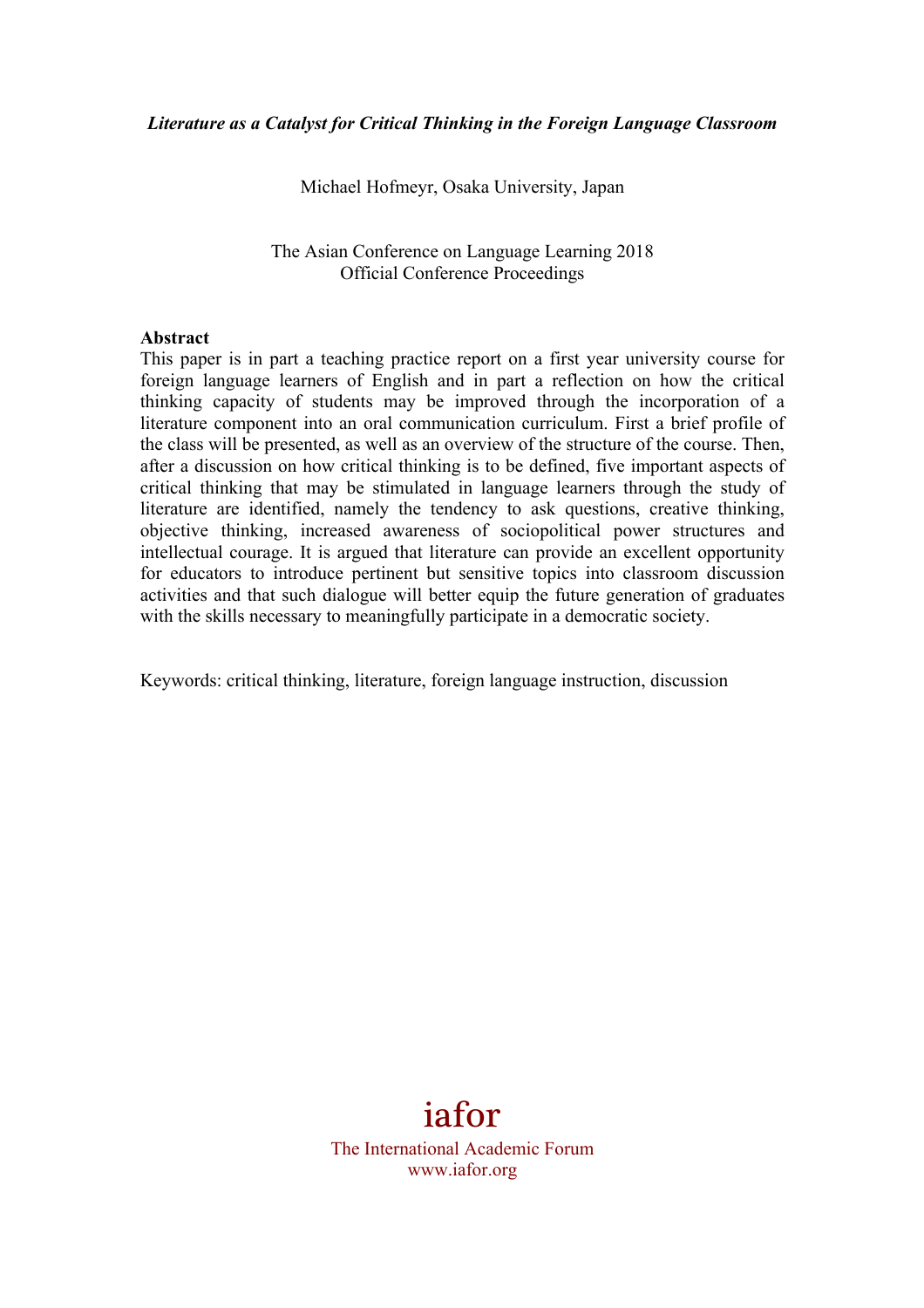"Reading makes immigrants of us all. It takes us away from home, but more important it finds homes for us everywhere." Jean Rhys

# **1. Introduction**

Across the world, employment practices and the nature of work itself are rapidly changing due in part to advances in technology, the globalisation of trade and the emergence of new political climates. It is estimated, for example, that nearly half of all jobs in the United States could become fully or partially automated within the next two decades ("Study Finds Nearly Half of Jobs are Vulnerable to Automation", 2018) and workers will need to adapt to new roles and new jobs. It is no wonder then that the question of how national education systems should prepare the future workforce to survive and thrive in times of change is often on the minds of educational researchers and policymakers. One aspect of education that it is argued will better equip future leaders, workers and citizens for dealing with change is critical thinking. The educational think tank Partnership for 21st Century Learning ("Framework for 21st Century Learning"), for example, lists critical thinking among the key learning and innovation skills that learners need to develop, noting that it is "believed to play a central role in logical thinking, decision-making, argumentation, and problemsolving" (Ventura et al., 2017, p.5).

This paper is partly a teaching practice report on an original course developed to improve speaking fluency in English as well as critical thinking skills among first year students in an English linguistics and literature programme for undergraduates at a major research university in Japan. The main focus of the paper, however, is to reflect on the ways in which the study of literature during the course contributed to the development of students' capacity for critical thought. After providing a brief profile of the students who were enrolled in the course and an overview of its structure, the paper will briefly discuss the meaning of the term *critical thinking*. The final section will identify five aspects of critical thinking which could be developed through the study of literature with examples from the course to illustrate what forms such development may take.

# **2. Class profile and course overview**

The course is a credit-bearing component of the four-year degree programme in English. It is one of several compulsory courses designed to improve students' general English communication skills in their first year at university in order to serve as preparation for the English medium academic content courses focussing on linguistics and literature that they will be required to take in the years that follow. In terms of language skill-building, the course aims to develop students' speaking and listening abilities for active participation in seminar discussions. Entry into the programme is competitive and as a result students generally start the course with a level of English proficiency that would correspond to the intermediate B1 to B2 range on the CEFR scale, although many lack the confidence to produce much spoken output in English at first. Students also tend to be particularly reticent to express their personal opinions in class and have trouble formulating coherent arguments to substantiate their points when they enter the course. Such hesitancy on the part of Japanese students to express original ideas and views in class have been previously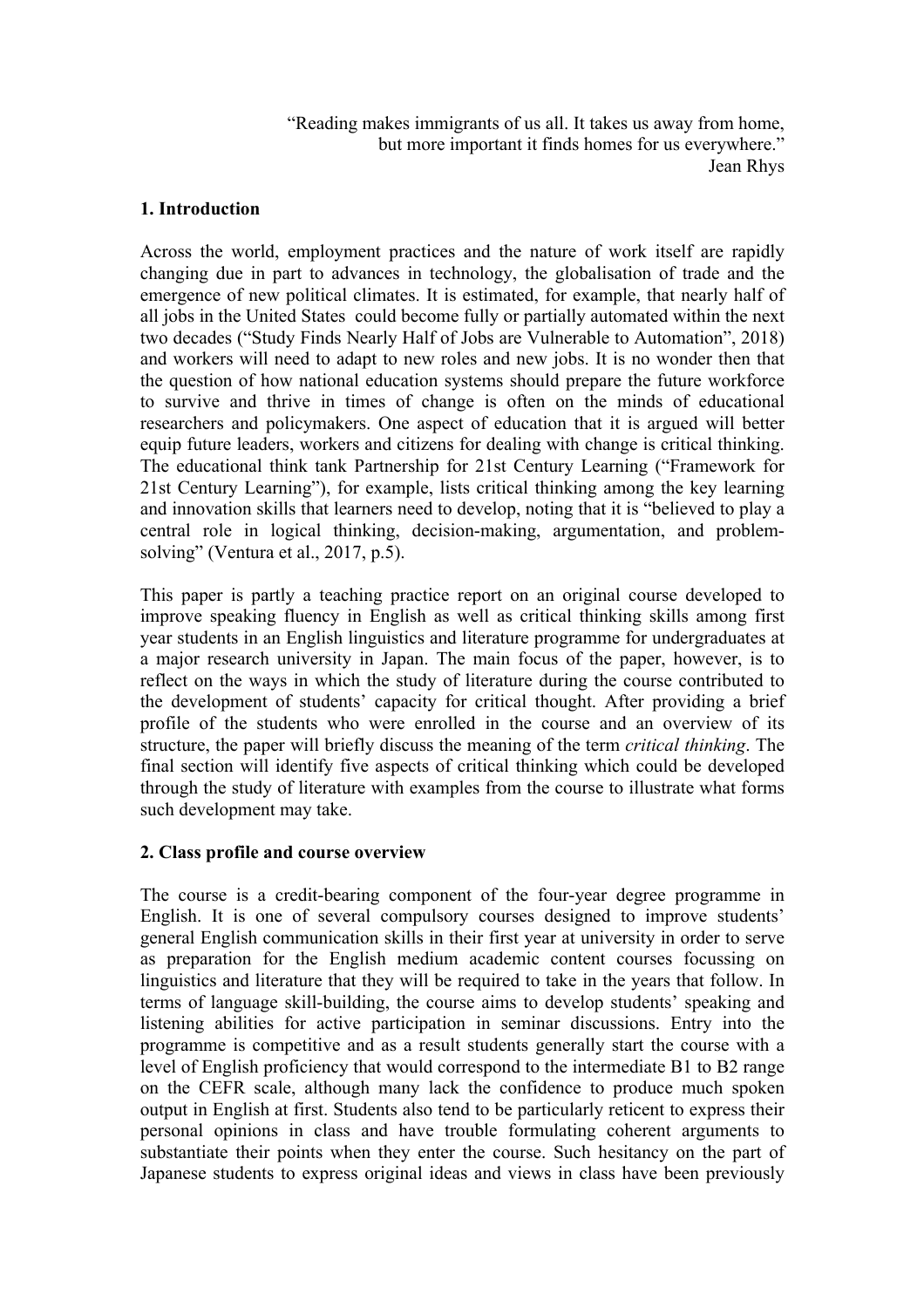noted in the literature (Long, 2003). In a discussion on the characteristics of East-Asian learners, Ho (2009, p.333) suggests that a Confucian tradition in education encourages students to "respect, obey, listen, and follow their [teacher's] instruction" and to avoid challenging their authority, which could explain why students become anxious when required to express an opinion that may not correspond to that of their teacher. One of the practical aims of the course is therefore to raise students' confidence in expressing and defending their original ideas and, in classes numbering twenty to twenty-five students, this is achieved through unstructured and unassessed small group discussions that take place before students are asked to present their ideas to the class and to the instructor .

The course is taught over the entire academic year, with fifteen weekly sessions per semester, each lasting ninety minutes. In the first semester, students learn presentation strategies, take part in small-group discussions based on homework readings and deliver several short individual presentations, followed by a longer research-based individual presentation towards the end of the semester. Students are required to spend a significant part of each session producing spoken English output and in addition to the language practice, they are also trained on how to take a position on a contentious issue and to construct logical arguments in support of their position while providing evidence and examples. After the first semester, which focusses on presentation practice, the second semester of the course introduces students to the fundamentals of debate. In this semester, they are also required to read the prescribed text: *Animal Farm* by George Orwell. This novella was chosen for its interesting and relevant array of themes that it was believed would stimulate debate and also for the fact that first-year students studying English as a foreign language generally find Orwell's writing style accessible and the length of the chapters manageable. In addition to reading one chapter for homework each week, students are also asked to write a short paragraph to summarise the main events and to prepare two discussion questions on the chapter content before each class. During classes, students start by discussing the chapter events in small groups of three or four in order to ensure adequate comprehension. For this they may refer to the summary paragraphs that they have prepared as homework. Students then take turns to ask and discuss questions within their groups. Each student asks one of their two pre-prepared questions and then leads a five-minute discussion session until it is the next student's turn. These small group discussions take place simultaneously among groups and once each student has had the chance to ask one question, the remainder of the class time is spent on group debate activities. The debate follows an original format designed for an EFL context, with elements of team policy debate and the Lincoln-Douglas style (Roberts, 2012). Over the first five or six sessions, students practise making constructive speeches, conducting cross-examinations and making rebuttal speeches. By the middle of the semester, they are able to navigate the entire debate format and weekly practice debates are carried out simultaneously in groups using resolutions formulated by the students themselves that are based on the weekly chapter readings from *Animal Farm*. The final few weeks of the semester are dedicated to a series of assessed team debates in which all students take turns to participate in front of their peers.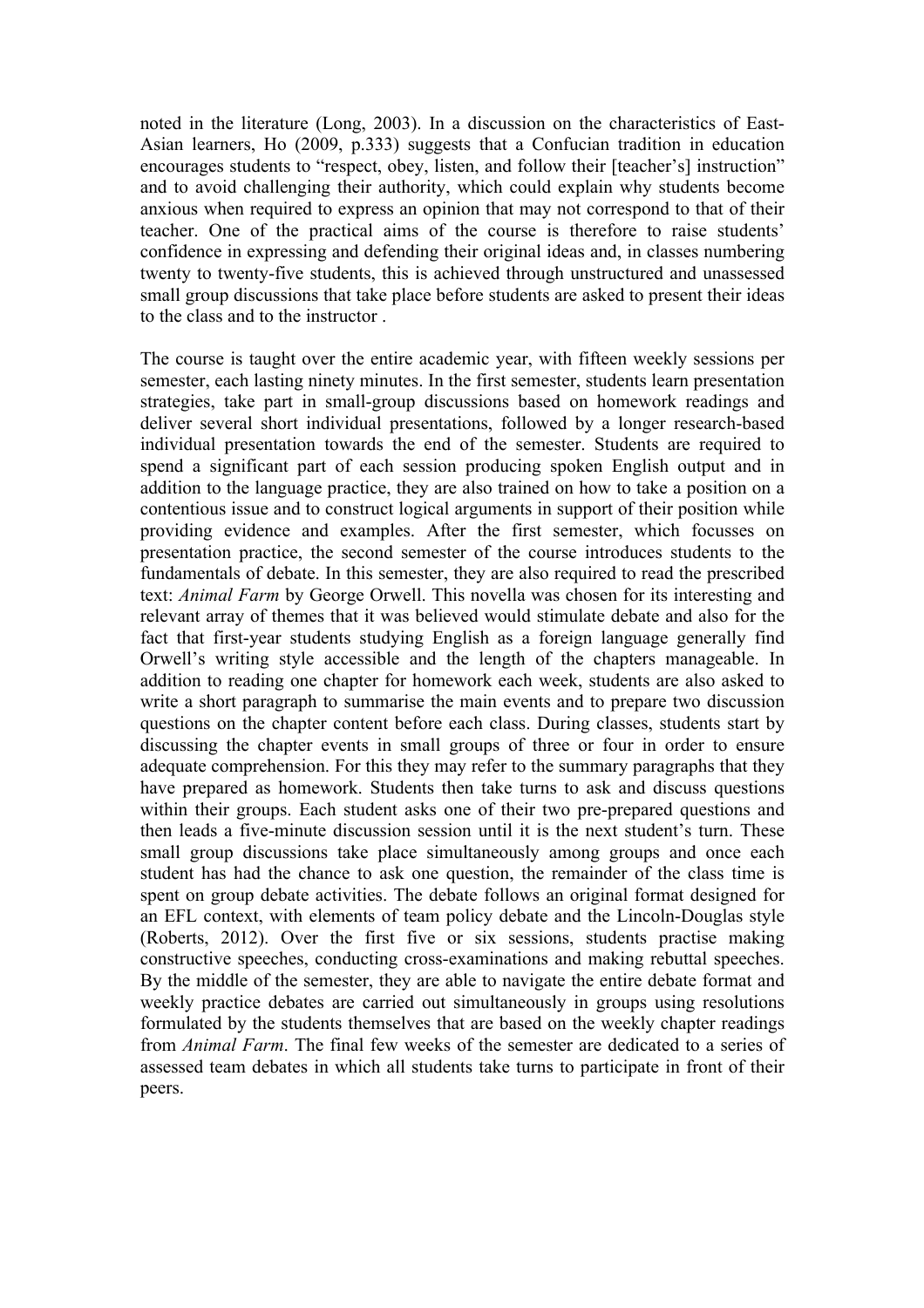# **3. What is critical thinking?**

While critical thinking is often mentioned in educational literature and is even the subject of several academic journals, no single definition of the term seems to have gained widespread acceptance (Isozaki, 2014). It is nevertheless possible to identify certain key concepts that tend to be associated in the literature with critical thinking. These are higher order thinking, inference, objectivity and intellectual autonomy.

The concept of a hierarchy in cognitive functioning was first modelled by Bloom et al. (1956) in the influential work *Taxonomy of Educational Objectives* and more recently updated by Anderson and Krathwohl (2001) to better suit the conditions surrounding education today. The revised taxonomy identifies *remembering* as a thinking skill of the lowest order. Above *remembering* comes *understanding* and above the latter *applying*, which is characterised as the use of learnt information in a new, but similar, situation. *Creating*, *evaluating* and *analyzing* are placed alongside one another at the top of the hierarchy, constituting the so-called *higher order thinking skills*. In order to integrate higher order thinking skills into pedagogical practice, educators should therefore plan and manage class activities that encourage learners to critically analyse and evaluate information. While the need for rote memorisation in certain situations is undeniable and the mid-tier thinking skills of understanding and application often essential, active participation and a general approach of critical engagement on the part of students are to be strongly encouraged. Creativity, the third important skill of higher order thinking in Bloom's taxonomy, may also be developed in the class context by providing learners with opportunities to use the information that they acquire in order to produce new ideas or to find original solutions to problems.

A second key concept often associated with critical thinking is *inference* (Tokuhama-Espinosa, 2010), which refers to the process of reaching a conclusion on the basis of sound logical reasoning informed by evidence. This aspect of critical thinking is essential for effective participation in debate as well as for persuasive academic writing. Related to inference is the concept of *objectivity*, which is also often discussed alongside critical thinking. While objectivity may overlap with inference insofar as the use of logical reasoning and evidence guarantees objective conclusions, a different form of objectivity relevant to critical thinking may also be identified. In order to gain a clearer and less biased understanding of a complex issue, especially one that involves social, political and economic considerations, it is often necessary to discard one's own preconceptions and prejudices to as great an extent as possible. This is no easy task, however, as human beings are naturally predisposed towards egocentric and sociocentric thinking ("Defining Critical Thinking") in that one's interpretations are often influenced by one's own unquestioned beliefs and vested interests or coloured by the values and norms acquired through one's own sociocultural upbringing. Gaining an awareness of one's biases and learning to suppress these in cases where clear reasoning substantiated by evidence points to different conclusions is an important step towards critical thinking. One final concept that is sometimes mentioned or implied in conjunction with critical thinking is independence of authority (Weiler, 2004), or perhaps it is more accurate to say a willingness to question and evaluate authority before one accepts its legitimacy. This aspect of critical thinking necessarily lends the act an air of subversiveness which may complicate its teaching, especially at the pre-university level where socialisation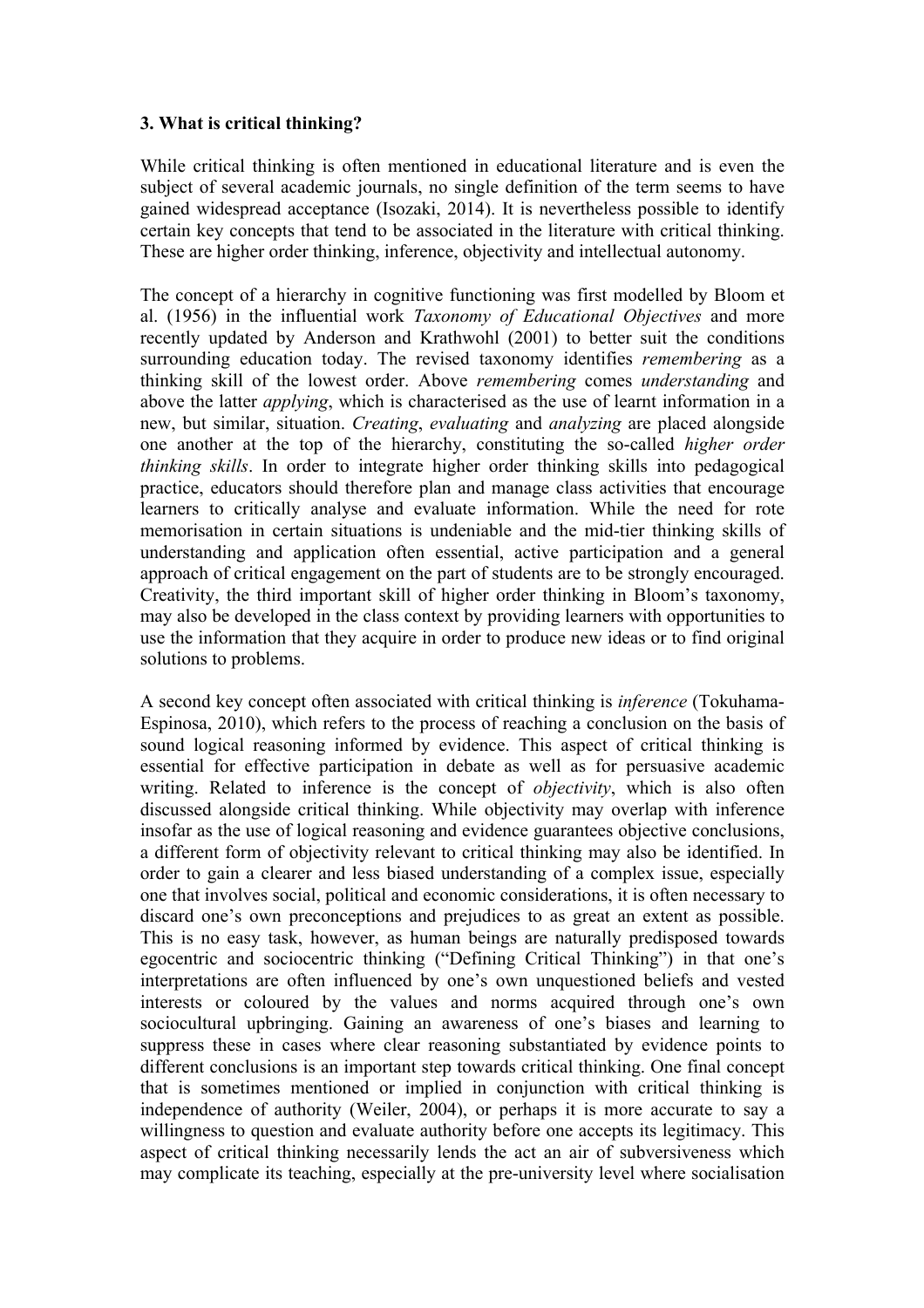processes that rely heavily on the authority of the teacher and of tradition often constitute an important part of the curriculum.

It should at this point be noted that significant overlap exists not only between inference and objectivity, but among all four of the concepts discussed above. Inference, objectivity and intellectual autonomy all require some degree of analysis and evaluation, two of the higher order thinking skills in Bloom's taxonomy, for example. Yet as pointed out earlier, a separate focus on each of these concepts highlights important aspects of critical thinking that, in the absence of a consensus on a definition for the term, helps us to arrive at an understanding of the concept as a whole as well as at a recognition of its value to the pursuit of knowledge and truth.

## **4. Development of critical thinking skills through the study of literature**

Whether read for pleasure or as a requirement for an academic course, literature holds the potential to stimulate critical thinking in a variety of ways. This section identifies and discusses five aspects in which the critical thinking skills of students in the first year discussion and debate course described above were developed through their engagement with the prescribed literary text and associated class activities.

# **4.1 Critical thinking as a tendency to question**

The first and perhaps most important way in which literature stimulates critical thinking lies in its ability to encourage readers to question. This questioning might take the form of simple curiosity, such as when one reads a detective story and wonders in anticipation what twist is about to be revealed. On the other hand, literature may at times challenge a reader to question their most deeply held convictions, which in turn may profoundly affect their perspective on their social and political surroundings, to which the tradition throughout history of governments prohibiting or destroying books that threaten their espoused values or ideologies can attest. Nabokov's novel *Lolita*, for example, was banned for a period in Britain and France for offending sexual mores in the 1950s (Boyd, 1991, p.301), several of Marx's works were banned by the South African government during the period of apartheid for the subversive political ideas they contained ("Beacon for Freedom of Expression") and more recently Rushdie's novel *The Satanic Verses* was effectively banned in India on the grounds of causing offence to the religion of Islam (Mittal, 2012). Not only do the questions raised by literature encourage readers to develop the higher order thinking skills of analysis and evaluation in order to arrive at satisfactory answers, probably through the process of inference, but such questions may also encourage autonomous thinking beyond the scope of what custom and authority would usually permit.

Students in the discussion and debate course clearly asked many questions over the course of the semester, partly due to the fact that they were required to formulate questions on the text for homework each week. During group discussion activities in which students reviewed the plot events of the chapter that they had read for homework, they would often speculate on what would happen in the following chapter, illustrating how literature can arouse genuine curiosity in readers, even in a classroom environment. Each student prepared two questions before class each week for use in the small group discussions and the resolutions for debate practice were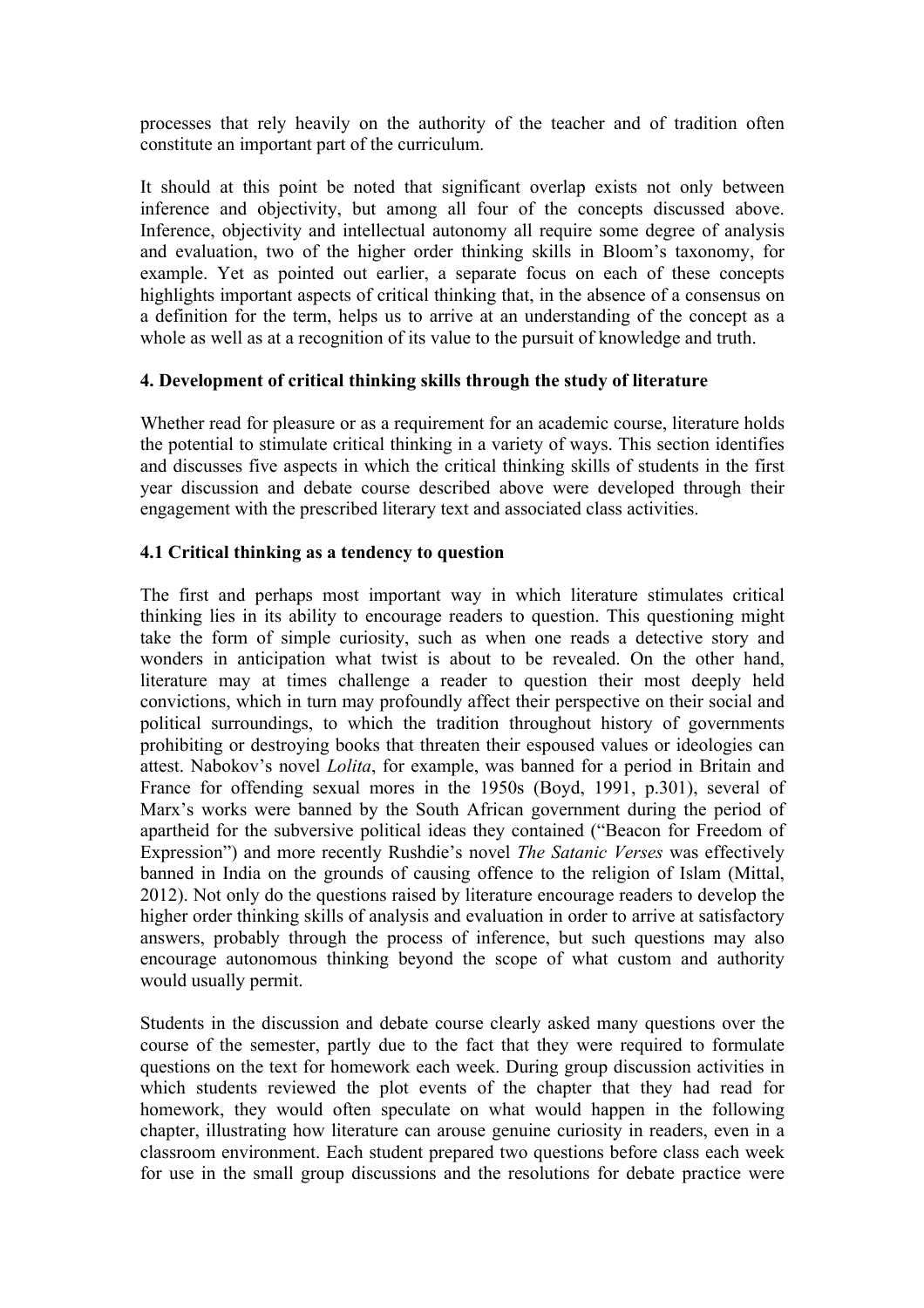also adapted from these questions. As might be expected, the questions that students prepared were varied, from the more superficial questions regarding plot events to profound philosophical questions. One example of a plot-related question is "Did Mr Jones really deserve to be chased off his farm?" Even though this question is concerned with surface-level plot events, it may easily in the context of Orwell's story lead to a fruitful discussion of the merits and shortcomings of capitalism, of which Mr Jones is the allegorical embodiment. The novella also inspired students to ask more abstract and philosophical questions such as "Should leaders enjoy greater wealth and privilege than ordinary people?" and "Is it better to believe a pleasant lie than to know an unpleasant truth?" Some students also linked important themes from the story to issues closer to home in Japan. After discussing a scene where Napoleon orders the execution of several animals on the farm, for instance, a student asked whether or not the Japanese government should abolish the death penalty. The level of engagement with the text that students displayed in formulating such questions and in sustaining meaningful dialogue during the group discussions that followed clearly indicate that they were developing their critical thinking skills and a noticeable improvement in the quality of questions and answers could be observed as the semester progressed. In addition to the small group discussion activities, students also asked questions in the more competitive and confrontational context of the cross-examination once this aspect of formal debate was introduced. While students generally found it more challenging to formulate clear and relevant questions and to answer such questions in this context, the regular debate practice sessions clearly contributed to their capacity to think critically, as they were required to persuasively construct and defend arguments. This required them to employ logical reasoning and to support their claims with evidence, in other words to practice critical thinking in the form of inference.

#### **4.2 Critical thinking as creativity**

A second aspect of critical thinking that can be stimulated through literature is creative thinking. The act of reading often leads the reader to suspend their disbelief and to immerse themselves in a different time, place or even an alternative reality, and in doing so stimulates the imagination. *Animal Farm* is set in England and, assuming that the timeline mirrors that of the events for which the story is an allegory, namely the 1917 Russian Revolution and the rise to power of Stalin in its aftermath, it takes place in the first half of the twentieth century. The cultural context of the setting and the time period is therefore far removed from the lived experiences of the typical first year university student in Japan. Furthermore, not only does the novel feature animals living and working on a farm, but the animals are highly anthropomorphous in their actions as well as in their aims, as Napoleon's desire for world domination illustrates. Immersion in the story and identification with the characters require a great deal of imagination on the part of the reader. In Bloom's taxonomy, creativity is identified as a higher order thinking skill and the act of creating something new is only possible through the use of the imagination. By encouraging students to imagine, literature can therefore be said to further develop students ability to think critically.

#### **4.3 Critical thinking as objective thinking**

Critical thinking often requires a high degree of objectivity, as a clear and accurate understanding of a situation is may only become possible once egocentric and sociocentric biases have been minimised through conscious effort. While fictional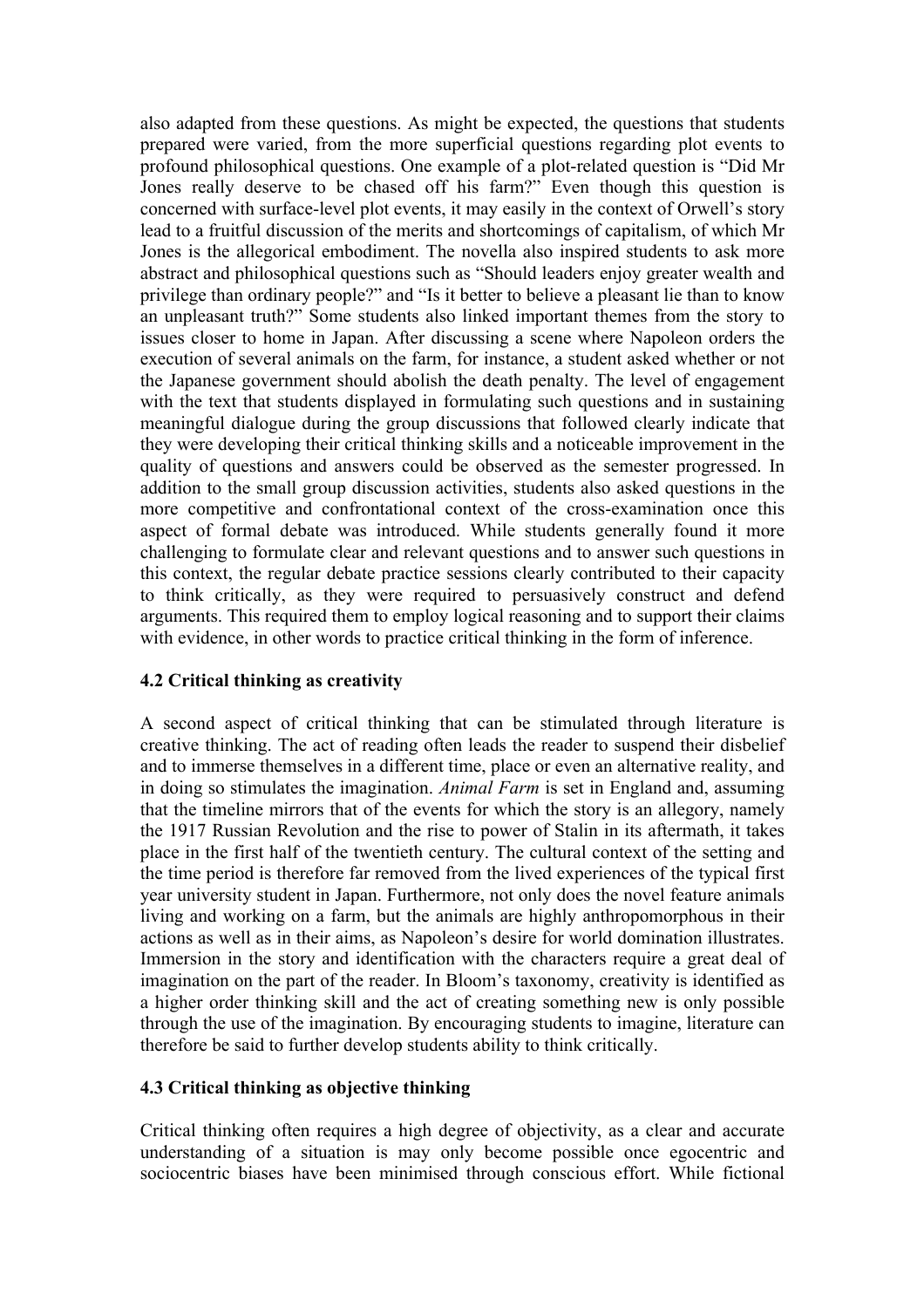literary narratives typically represent events from a subjective vantage point, the fact that the subjectivity portrayed is very likely to differ significantly from the reader's own subjective perspective means that they are likely to gain new insights through the act of reading and may even be persuaded through this activity to acknowledge alternative perspectives as equally legitimate to their own. A novel may, for example, put the reader in the shoes of a person from a different cultural background, gender, social class or, as in the case with *Animal Farm*, a different species altogether. As the reader engages with the work and identifies with its characters, they may gain insight into the unfamiliar situations and challenges faced by others, which could lead to the development of a stronger sense of empathy and tolerance of social differences. Reading about the subjective experiences of others can thus provide the reader with a more objective understanding of complex issues as they acquire fresh perspectives. Furthermore, due to the complexity of the subject matter with which literature often deals, it is able to provoke thought, discussion and debate and for these reasons may serve as a powerful pedagogical tool.

In the case of the discussion and debate course, many students clearly developed a strong empathy for the animal characters in the story and the issue of animal rights was raised on several occasions. As may be expected, much of the discussion and debate also focussed on the political and philosophical issues raised in the novella. While a lecture on the historical events that inspired Orwell's writing was deliberately left for late in the course so that students could feel at greater ease to independently look for meaning in the text without preconceptions, many of them nevertheless formulated discussion questions that required discussion participants to consider the merits and problems related to different aspects of Marxist thought. While such complex subjects were generally discussed using simple language, the fact that students actively and in many cases passionately talked about such issues in class testifies to the ability of literature to provoke, to inspire and to facilitate understanding within a language learning context.

#### **4.4 Critical thinking as awareness**

Literature can expose a reader to new ideas and perspectives that provide a clearer understanding of interpersonal hierarchies, thus increasing their awareness of sociopolitical power structures. This process contributes to the development of critical thinking skills, as higher order thinking is necessary to analyse and assess the information acquired as well as a greater or lesser degree of intellectual autonomy, depending on how far the reader's conclusions stray from the dominant cultural narratives surrounding the topic. Judging by the questions formulated by the Japanese students in the course and on the development of the group discussions in which they participated, students gained a greater understanding through their engagement with the text of how those in positions of strength may consolidate their power and manipulate ordinary people through the use of deceptive and manipulative tactics. Some students successfully linked these themes from the novella with current events in Japan and on the international stage, resulting in very interesting and pertinent discussion sessions that testify to the power of literature to encourage critical awareness.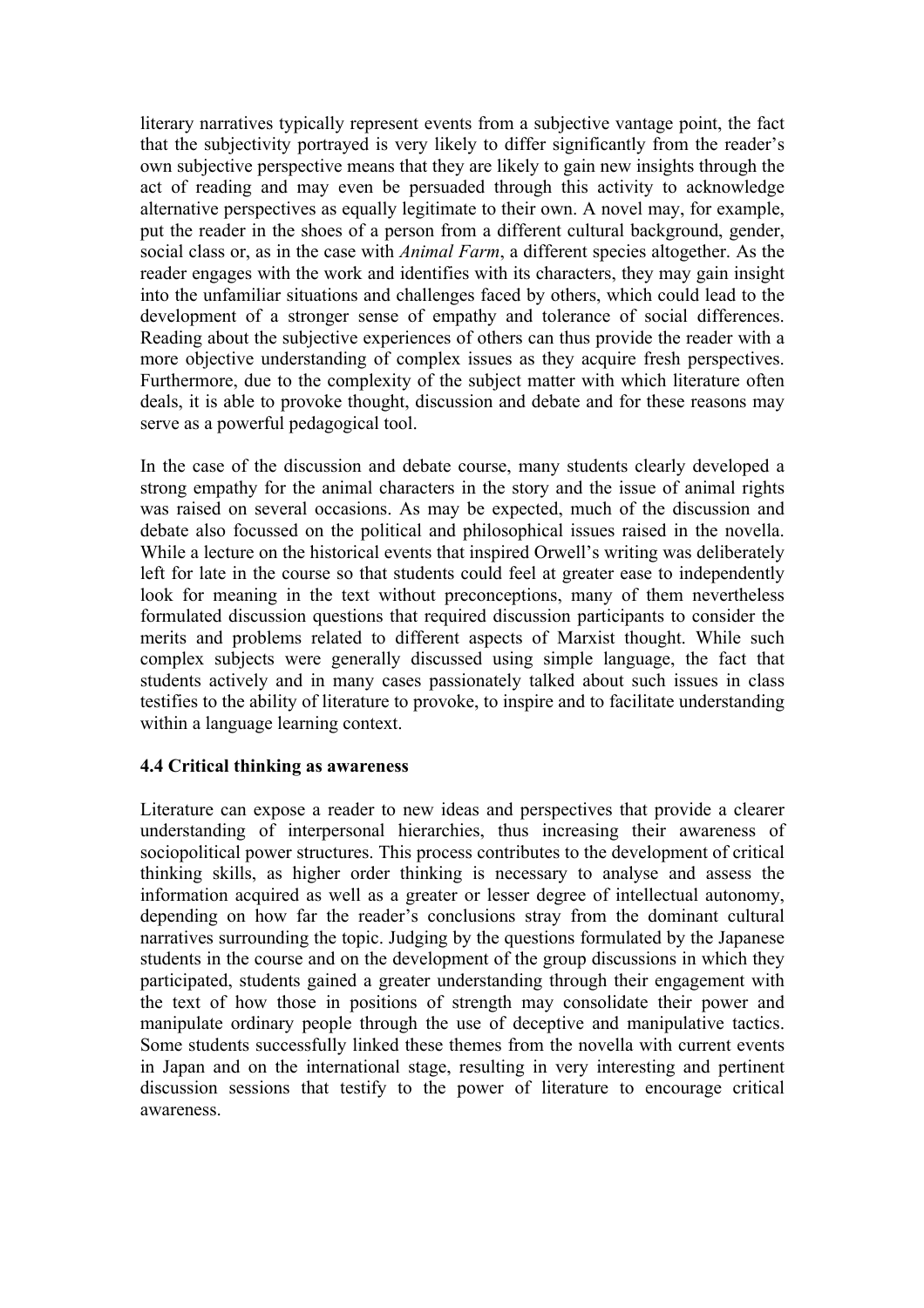## **4.5 Critical thinking as intellectual courage**

The final way in which literature may encourage critical thinking, in the sense of intellectual autonomy, derives from its ability to inspire resistance against oppression and injustice. A literary narrative conveys to a reader the thoughts and experiences of others in unfamiliar situations, some of which can be unsettling or traumatic, and it is therefore not unusual for readers to become emotionally invested in events and to identify with the characters portrayed. When a reader becomes aware of a situation that conflicts with the values they hold, they may feel inspired to improve that situation. This may take the form of political activism, but the inspiration could also simply lead to a greater willingness to consider sensitive or taboo topics more openly and to voice one's concerns in discussion with others. A student may, for example, challenge a statement made by a teacher or share with their peers a genuine but unpopular opinion. Such acts of challenging authority figures or openly challenging questionable ideas or norms that are dominant within one's society could require a great deal of courage. As one arrives at new insights through reading, one may also find oneself questioning one's own ideas and beliefs, the reevaluation of which may well be a more challenging prospect than any confrontation with others.

Through the course of the semester, students asked and discussed several questions on topics that could be considered sensitive, for example the issue of social class in Japan. It has long been encouraged by the post-war education system in the country that the Japanese public view itself as a classless society (van Wolferen, 1989) and university students often become visibly uncomfortable when the subject of social stratification is broached. Orwell's fable-like narrative, however, made the topic much more accessible to students, most of who were willing to actively take part in open and productive discussions of such and other difficult issues after a few weeks into the semester. This illustrates how literature can empower readers to consider sensitive and complex topics critically and to then take an informed stance with greater confidence.

# **5. Conclusion**

This paper considered five aspects of critical thinking that may be developed through engagement with literature. First and foremost, literature stimulates curiosity and encourages readers to ask questions. This fact may be exploited by educators through discussion and debate activities that will stimulate the development of critical thinking skills in students. By emotionally involving readers in a fictional world that may be very different from their own experience in terms of time, place or reality and requiring them to identify with characters whose circumstances might be completely unfamiliar, literature also stimulates the reader's imagination and encourages creativity, which is associated with higher order thinking. A third aspect of critical thinking that literature may help to develop is the ability to reason more objectively. As the reader is exposed to new perspectives on familiar issues, a more balanced understanding is achieved which may help to overcome egocentric and sociocentric biases. Additionally, literature may have the effect of increasing a reader's critical awareness of sociopolitical power hierarchies. This, in turn, may encourage and intellectually empower readers to take a stand against oppression and injustice.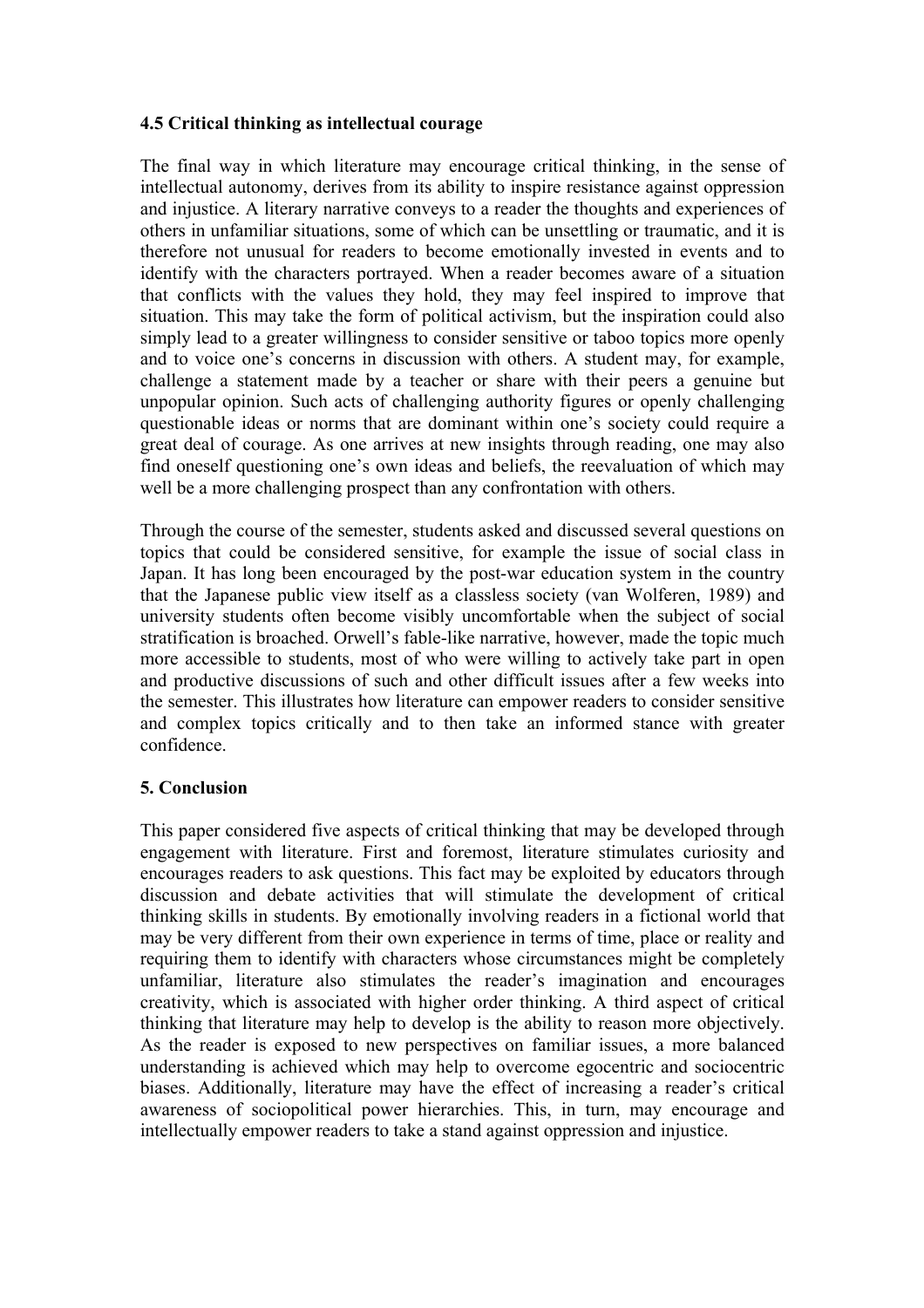The capacity for critical thinking is not only an essential requirement for participation in meaningful academic dialogue, but it is also becoming an increasingly important practical necessity for a successful career after graduation. Job roles are rapidly changing as technological progress results in many work processes becoming automated and as workplaces put greater emphasis on social diversity and inclusivity. Candidates who can demonstrate a high degree of adaptability, creativity in problem solving and empathy in socially diverse environments will be in high demand. Each of these attributes may be linked to an aspect of critical thinking which could be developed through engagement with literature. Despite the clear advantages of critical thinking skills to academic performance and employment prospects, however, educators are often reluctant to introduce sensitive issues such as social class or religion into classroom discussion activities for fear that some students may be offended by the opinions raised. This is perhaps natural, given the rising prominence of identity politics over recent years and the desire on the part of educational institutions in many parts of the world to appear more equitable and inclusive of diversity ("Free Speech at American Universities Is Under Threat", 2017). However, to avoid or suppress free dialogue on important topical issues in the classroom is to do a disservice to all students, as this will rob them of the opportunity to learn how to discuss complex controversial issues with openness and civility in a comparatively safe environment. It will also mean that students will be less well equipped to participate in meaningful and informed dialogue once they graduate. While the challenges faced by educators and institutions are real and complex, literature presents an excellent opportunity to raise issues, or to encourage students to raise issues, that may otherwise not be discussed in class due to their sensitive nature, thus enabling students to engage in critical thinking and meaningful dialogue of the kind that benefits a well-functioning democracy and staves off totalitarian tendencies of the kind portrayed in Orwell's cautionary tale.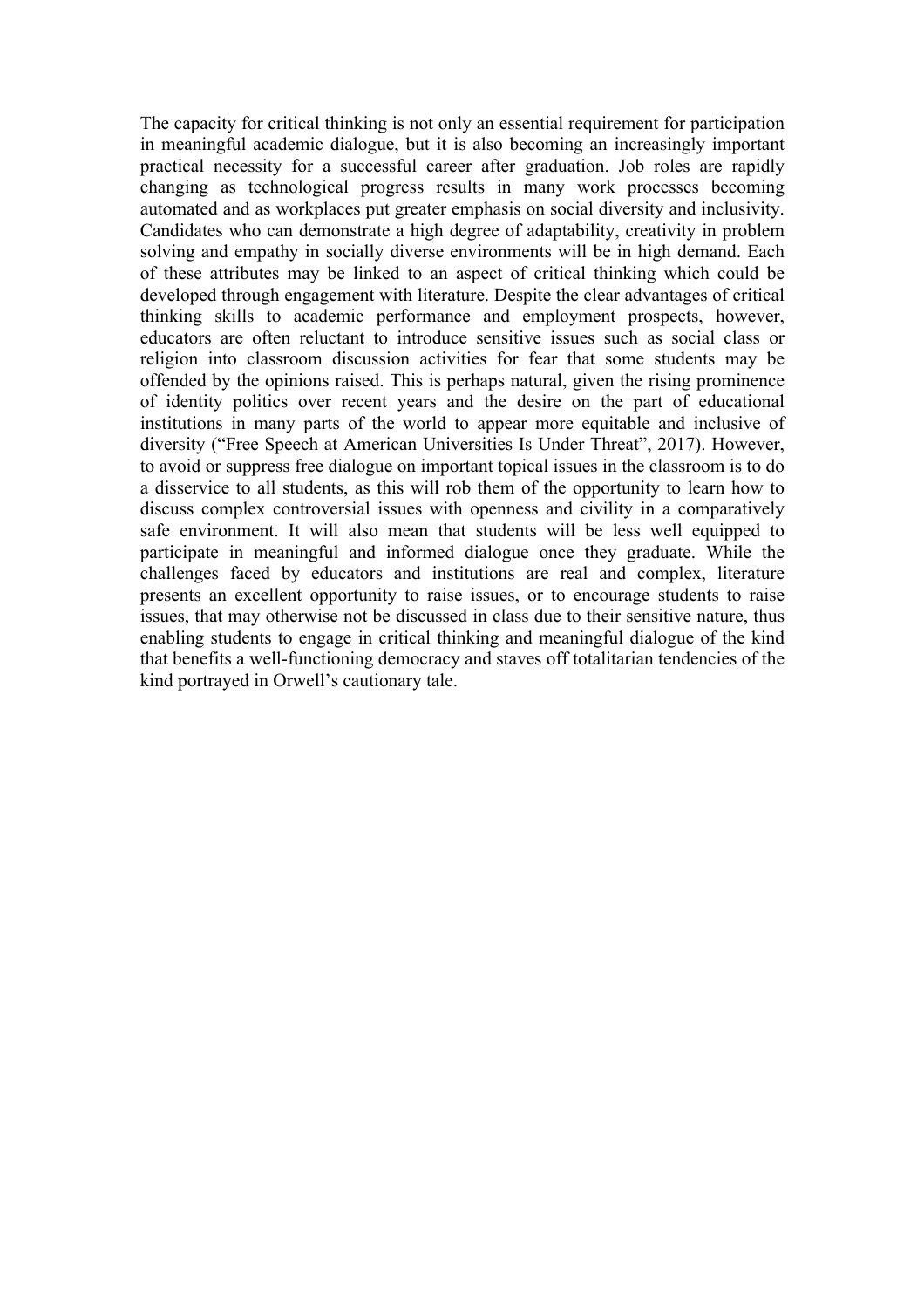## **References**

Anderson, L. W., & Krathwohl, D. R. (Eds.) (2001). *A taxonomy for learning, teaching, and assessing: A revision of Bloom's taxonomy of educational objectives*. New York: Longman.

Beacon for freedom of expression. Retrieved from http://www.beaconforfreedom.org

Bloom, B. S., Engelhart, M. D., Furst, E. J., Hill, W. H., & Krathwohl, D. R. (1956). *Taxonomy of educational objectives: The classification of educational goals. Handbook I: Cognitive domain*. New York: David McKay Company.

Boyd, B. (1991). *Vladimir Nabokov: The American years*. Princeton: Princeton University Press.

Defining critical thinking. Retrieved from http://www.criticalthinking.org/pages/ defining-critical-thinking/766

Framework for 21st century learning. Retrieved from http://www.p21.org/our-work/ p21-framework

Free speech at American universities is under threat. (2017, October 12). *The Economist*. Retrieved from https://www.economist.com

Ho, E. S. (2009). Characteristics of East Asian learners: What we learned from PISA. *Educational Research Journal*, 24 (2), 327-348.

Isozaki, A. H. (2014). Resources and passing the reins: Critical media literacy for learner-empowering news media courses. *CT Scan*, 4 (1), 1-27.

Long, C. J. (2003). *Teaching critical thinking in Asian EFL contexts: Theoretical issues and practical applications*. Proceedings of the 8th Conference of Pan-Pacific Association of Applied Linguistics. Retrieved from http://paaljapan.org/resources/ proceedings/PAAL8/pdf/pdf022.pdf

Mittal, M. (2012, January 25). Reading 'Satanic Verses' legal. *The Times of India*. Retrieved from https://timesofindia.indiatimes.com

Orwell, G. (1989). *Animal farm: A fairy story*. London: Penguin. (Original work published in 1945).

Roberts, J. (2012). Lincoln-Douglas debate: An introduction. Retrieved from https://www.speechanddebate.org/wp-content/uploads/ Intro\_to\_LD.J.Roberts.7.5.27.pdf

Study finds nearly half of jobs are vulnerable to automation. (2018, April 24). *The Economist*. Retrieved from https://www.economist.com